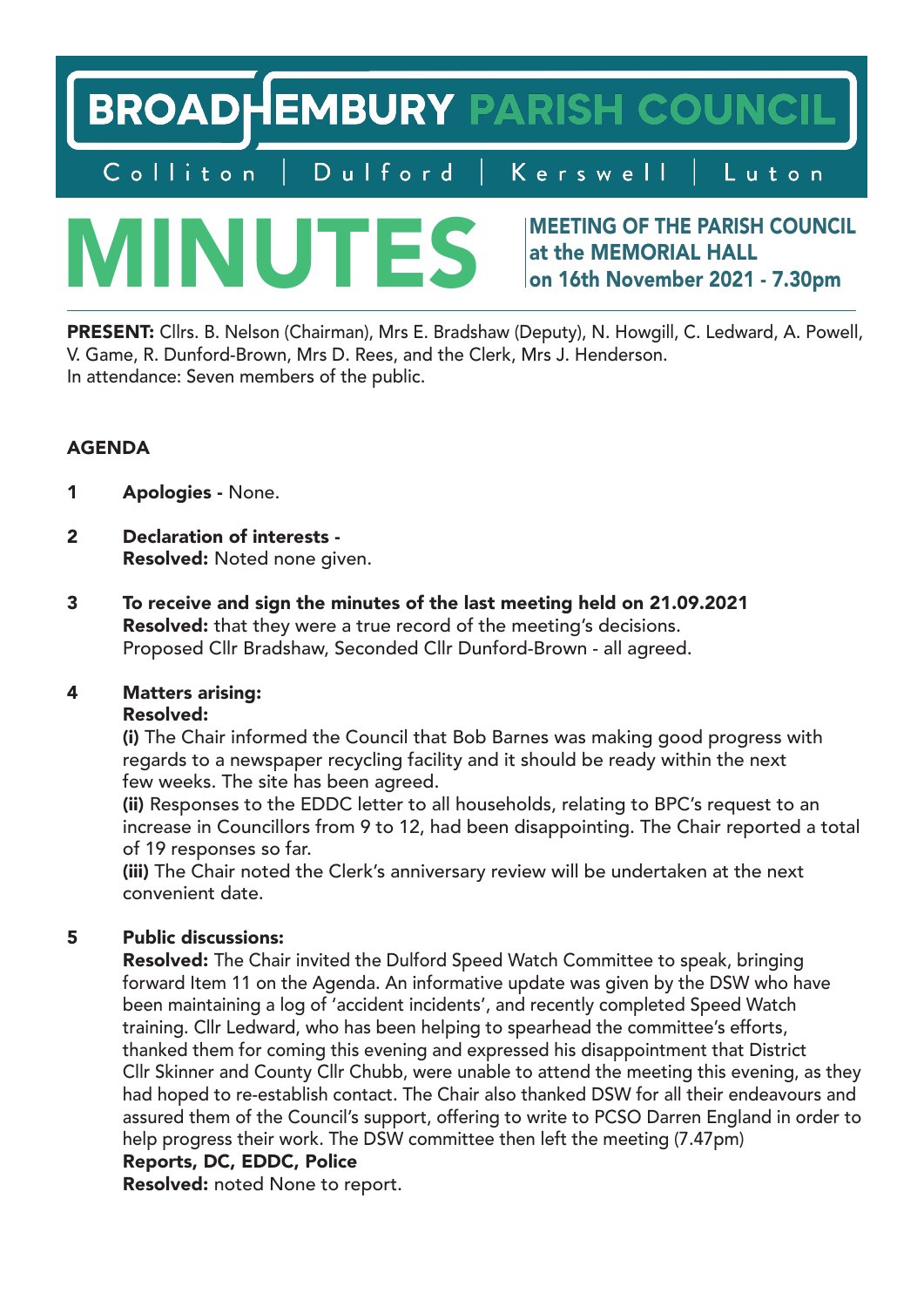**BROADHEMBURY PARISH COUNCIL** 

## 6 Correspondence:

Resolved: None.

### 7 Sustainable Development Grant for River Tale - update:

Resolved: Cllr Powell is now looking to encourage members of the community to engage with this project, listing the many opportunities for volunteers to get involved; such as water quality testing, small mammal surveying and a nature trail for the local primary school. Anyone interested should contact Cllr Powell for more information. As the materials for this project need to be purchased prior to the funds being made available, it was proposed by the Chair, that the Council provide an advance fund not exceeding £500, prior to grant reclaim.

Proposed by Cllr Ledward and Seconded by Cllr Howgill.

### 8 Kerswell & Broadhembury play area:

Resolved: Cllr Dunford-Brown now has weekly inspection reports being completed for Kerswell play area and will send these to the Clerk at regular intervals. It was discussed that the levelling work should be done in the Spring. With regards to plans for new equipment, Cllr Dunford-Brown had nothing further to report, but will chase up his contacts.

Cllr Howgill advised regular checks had been actioned for Broadhembury play area and these will also be sent to the Clerk.

### 9 Access to Broadhembury Pumping Station - to discuss options:

Resolved: Access to the sewage pump station is in danger of complete erosion in the next storms and the dislodged boulders are causing a blockage that contribute to the flooding in the village. Left unchecked, the sewage will back up in drains and spill over into rivers and flood fields. The Chair went on to explain a solution is to attenuate the flow and allow water retention higher up. This will require planting more trees and hedging and digging out deeper ditches. Despite a recent meeting at the site with two landowners, SWW and the Environment Agency, the outcome had not yet been very productive, although the Chair remained optimistic in finding a way forward. The Chair combined item 10 on the agenda (Water Run-off Management in Broadhembry & Kerswell), with the following discussions, sighting the fact that this is also the long term solution for Kerswell and that working with landowners, acquiring funding etc, was essential to gain success with this project.

Cllr Dunford-Brown had spoken to EDDC regarding Kerswell issue (stream running at high levels due to debris brought down in floods from Marsh Green). Deepening of the trench is necessary and EDDC had advised they preferred the work not to be done mechanically. The Council, however, were in a agreement, that this work required a digger and a local contractor would be sought for the days work envisaged. Cllr Dunford-Brown will find a solution as to where the spoil could be left, before seeking to engage the digger's services.

At this point, Cllr Game would like to allay any concerns in the community, if they had seen two people in high vis jackets, wondering the fields opposite the Memorial Hall, along Grange Road. At the invitation of the majority landowner, Mr Pyle, they were assessing the levels with a view to stopping water coming through the hedging and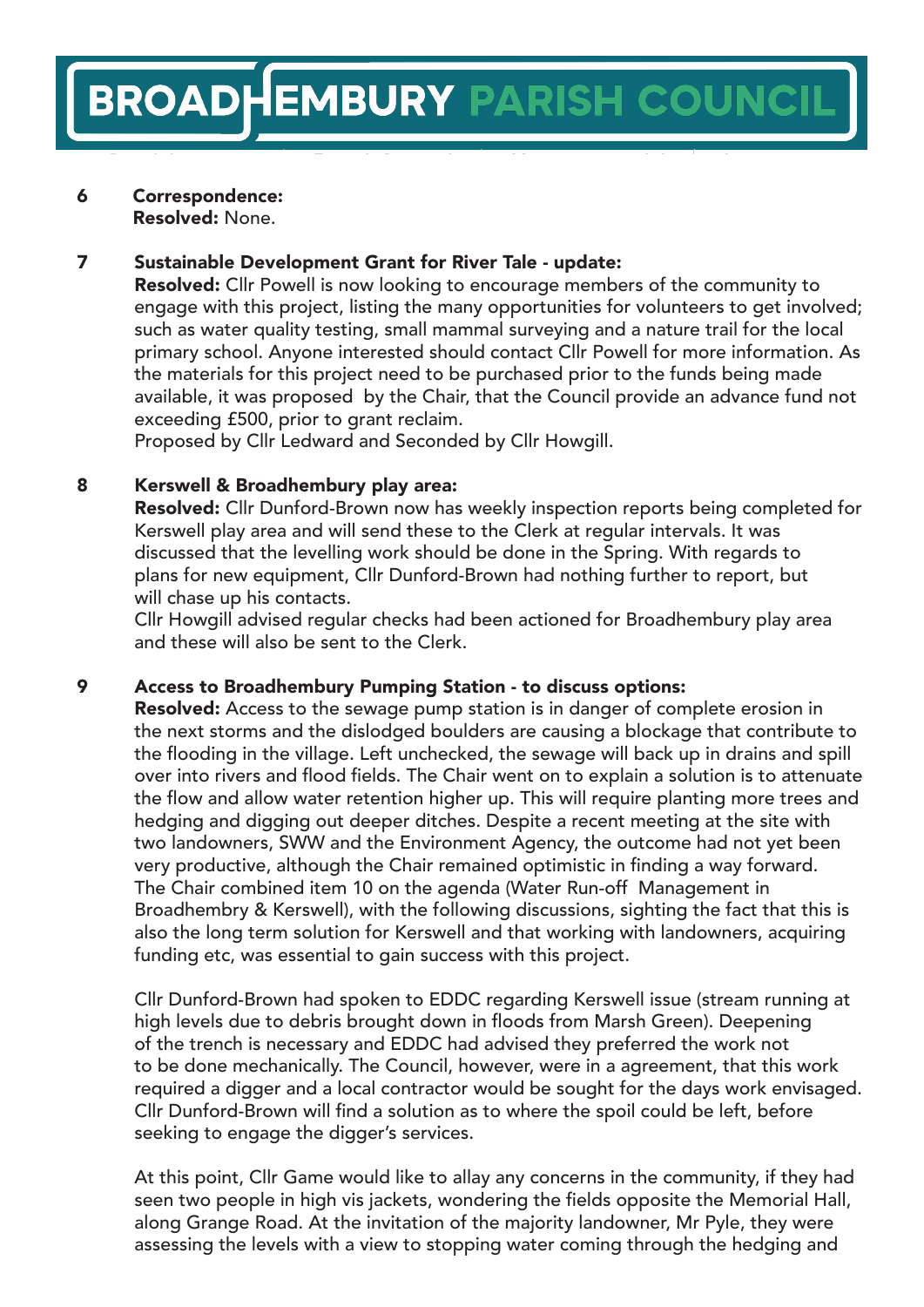**BROADHEMBURY PARISH COUNCIL** 

consequently flooding roads. Cllr Game would like to thank Mr Pyle for all the work he had done on keeping the ditches cleared at his own expense.

The Chair asked Cllrs Howgill, Game and Powell, to work with him in bringing landowners together and getting them on-board with the works required/funding to be sought and to secure a way forward. All Cllrs agreed.

- 10 Water Run-off Management in Broadhembury & Kerswell: Resolved: Dealt with in Item 9
- 11 Dulford Traffic Speed Management: Resolved: Dealt with in Item 5.
- 12 Parish Pot-holes discuss solutions:

Resolved: Cllr Game suggests the only way to get pot-holes filled is applying more pressure on highways through persistent reporting on their website: https://www.devon.gov.uk/roadsandtransport/report-a-problem/. A notice will also be placed in the parish magazine. There is currently no appetite for the Council to undertake this work via a Road Warden/Chapter 8 training, themselves and it was generally felt Highways should be held responsible, as this is what they are paid to do.

## 13 Broadhembury Noticeboard:

Resolved: Cllr Rees proposed the siting of a new noticeboard (the original requiring some repair/replacement) at a more useful location being the entrance to the Memorial Hall and requested a budget of up to £500 to purchase (installation will be provided FOC). It is hoped this will help increase footfall to the hall as well. Cllr Rees would also see if the old board could be taken on elsewhere. Proposed by Cllr Ledward and Seconded by Cllr Game.

## 14 Memorial Hall Projects

Resolved: The Chair and Cllr Powell would like to improve the landscape/bank with additional planting and Mr R Batten has offered to create an additional bed at no cost. The monies will come from the existing car park hall fund and £500 is requested to cover the planting.

Proposed Cllr Dunford-Brown and Seconded Cllr Game.

## 15 Planning Report:

Resolved: Cllr Bradshaw reported on the following planning applications: 21/2524/FUL - Courtlands (Eden Turf), Dulford: SUPPORT 21/2518/FUL - James Barn, Kerswell: SUPPORT 20/1801/FUL - Courtlands (Eden Turf), Dulford: SUPPORT (Appeal Notification) 21/2422/FUL - Godfreys Farm, Payhembury: SUPPORT 21/2488/PDR - Luton Lane Farm, Payhembury: NO OBJECTION however, noted that neighbours had raised concens with 'hotel' sited on very quiet country lane. 21/2530/FUL - Bottom Barn, Broadhembury: SUPPORT

For full details on the above planning applications, please see link: *https://planning.eastdevon.gov.uk/online-applications/*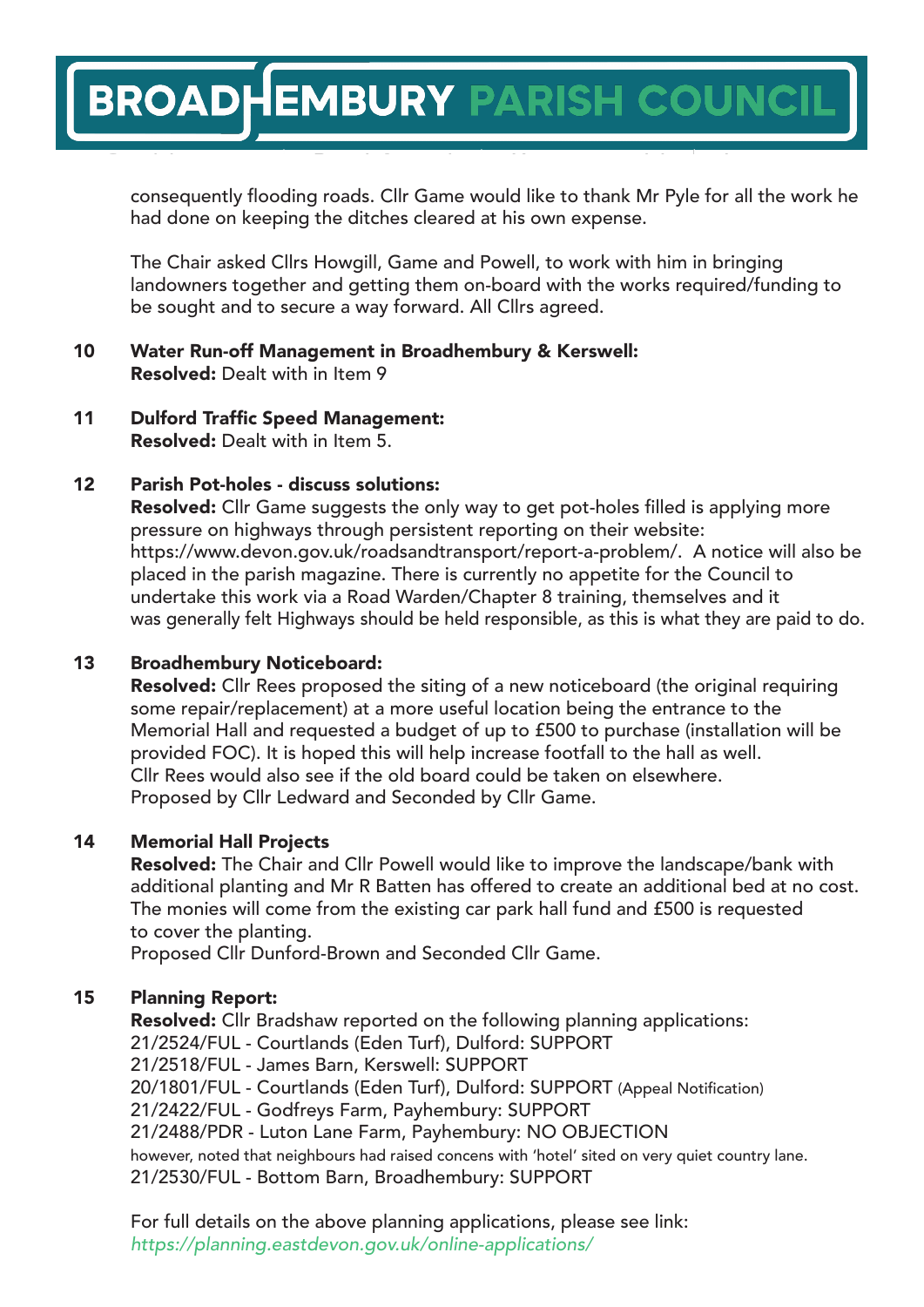# **BROADHEMBURY PARISH COUNCIL**

- 16 Proposed policies for inclusion on BPC website: Publication Scheme, Equality/Diversity, Grants Award/Application form to consider and agree publication, along with final Asset Register + Risk Assessment: Resolved: The Chair requested Cllrs send any amendments to the Clerk for finalisation before uploading to our new website.
- 17 Financials: Budget review, Bank reconciliation, Retrospective invoices approval, Clerks Expenses (£400p.a.) Resolved: All Financials approved. Proposed Cllr Bradshaw and Seconded Cllr Game
- 18 Precept early consideration due to deadline generally occurring day after January meeting with notification around Dec 8th: Resolved: The Chair proposed a 2.5% increase in the precept. Proposed Cllr Bradshaw and Seconded Cllr Game

## 19 War Memorial - discuss grant:

Resolved: Cllr Howgill will have contracts between the Council and contractor signed and returned to the War Memorial Trust by the deadline of 23 November. It was also confirmed that EDDC Conservation Officer has confirmed there is no requirement for Listed Building Consent. The Chair added we now have custodial ownership of the memorial.

## 20 Valuation of car park and war memorial:

Resolved: Cllr Howgill will make enquiries for this work to be done, for insurance purposes and our Asset Register.

## 21 New Website - update:

Resolved: Cllr Ledward has assured the Council the website would be ready to launch before this Christmas. The Chair expressed his gratitude to Cllr Ledward, for all the time he had put into this project, and looked forward to the launch.

## 22 Green Repair Cafe - update:

Resolved: Cllr Powell reported a stumbling block with regards to PAT testing delays. This has meant the scheduled premier date of 22 January, will be postponed until later in the year. Cllr Powell is seeking an additional ten volunteers for a variety of repair/admin/cake making type duties. DCC Cllr Chubb, has kindly offered £600 from his Locality Fund to help cover some of the set-up costs, which Cllr Powell is unable to find elsewhere. The Chair has agreed to write formally to DCC Cllr Chubb to thank him for the funds.

# 23 Appointment of Trustee to Parish Charity Fund:

Resolved: Cllr Ledward was proposed as a Trustee to the Parish Charity Fund. Proposed Cllr Bradshaw and Seconded Cllr Nelson

# 24 Litter Pick - 20th November:

Resolved: Take up for this event has been poor this time around. The Chair suggests those that can take part, carry on with the event.